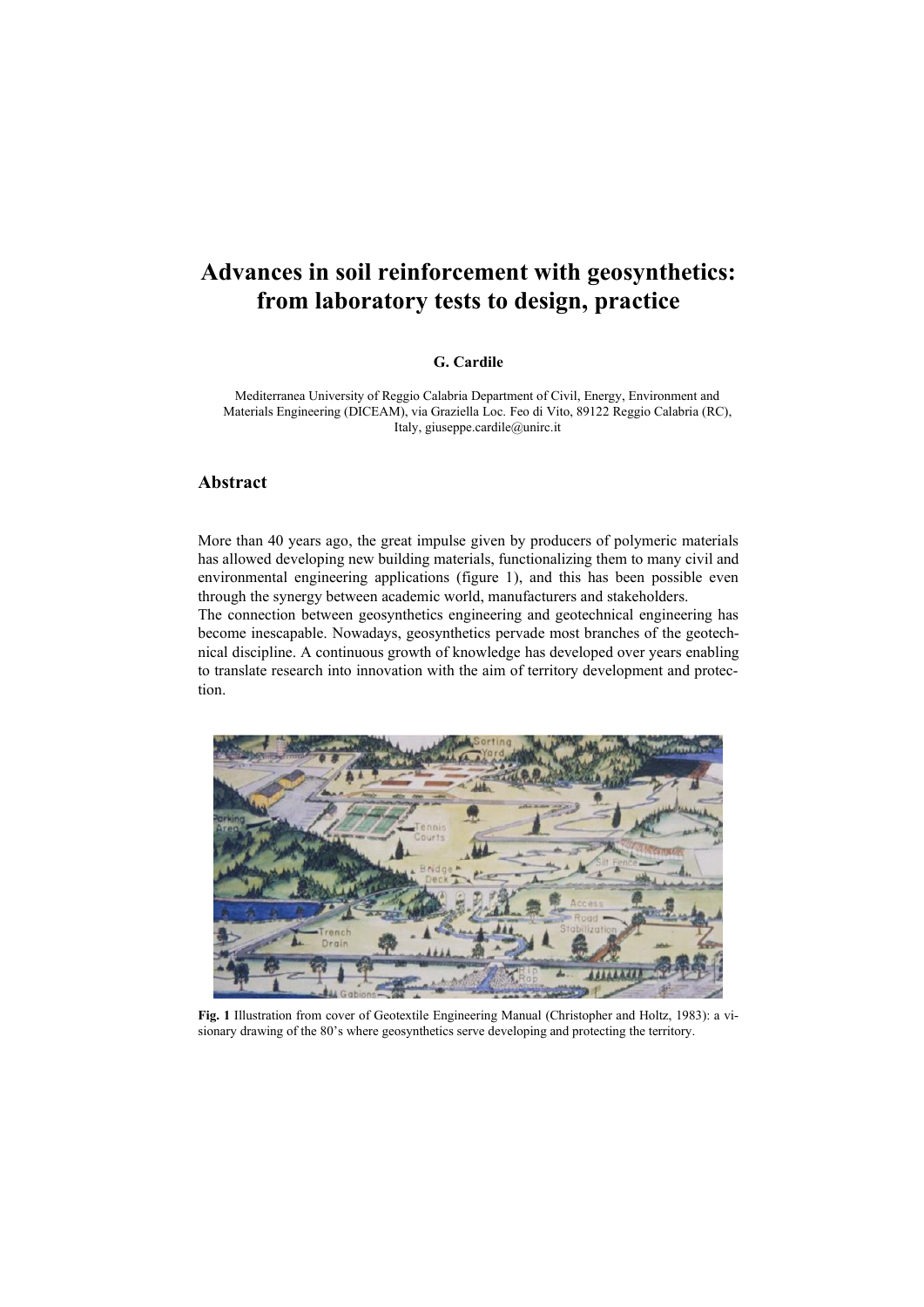From a design point of view, engineering applications with geosynthetics represent nowadays a sustainable and mature technological solution. In the framework of soil reinforcement, geosynthetics may be used: (i) to build reinforced earth retaining walls, bridge abutments, embankments and steep slopes; (ii) as basal reinforcement beneath embankments over soft foundation soil (even in presence of piles); (iii) to realise geosynthetic-encased columns (GEC) in soft soil; (iv) to build passive structural barriers for landslide risk mitigation; (v) to prevent localised sinkholes; (vi) to reinforce cover systems of landfills; (vii) to reduce the seismic thrust acting on rigid retaining structures; (viii) to improve bearing capacity of shallow foundations; (ix) to reinforce roadway or railway foundations, (x) to reduce pavement cracking.

The purpose of the *keynote lecture* is reporting on the state of advancement of knowledge in soil reinforcement with geosynthetics. Considering the extent of the subject, the field will be restricted paying particular attention to applications, such as geosynthetics reinforced soil (GRS) walls and reinforced steep slopes, where the retained earth structure is built by alternating layers of compacted soil and polymeric reinforcements wrapped around the face of the slope or connected to the facing (cast-in-place concrete facing or facing assembled with precast concrete blocks or panels), according to one of the many available construction technologies.

Whether it is intended as execution of laboratory tests on the representative elementary volume or analysis of the behaviour of instrumented full-scale geosynthetic reinforced soil structures, experimentation has represented for this discipline, and still it does, the starting point and the driving force behind the continuous progresses. For these reasons, this lecture will be developed starting from the results that recent research has produced on the definition of short- and long-term design parameters, studied in the laboratory through large-scale (often prototype) test apparatus, explaining the obtained results by taking into account the interaction mechanisms actually mobilised along the geosynthetic specimen. Thereafter, the author will analyse how these research advances have or could have resulted in advancement in the design practice.

In this context, the author will try to analyse some questions still open, whose answers could have important consequences especially on two aspects: the first aspect is related to a more witting territorial development and protection, achieved in full respect of social and environmental sustainability; the second one concerns the drafting of (national) technical recommendations that can reassure and guide the designer towards the choice of these solutions.

Geosynthetics represent the winning solution in terms of sustainable development that is a "*development that meets the needs of the present without compromising the ability of future generations to meet their own needs*" (Brundtland Commission Report*, Our Common Future*, 1983). In the coming years to reduce greenhouse gas emissions (GHGs), mainly carbon dioxide (CO2), will be necessary and urgent. To analyse properly the environmental impact of a system or a product, generally related to the generated CO<sup>2</sup> emissions, it is necessary to carry out this evaluation by referring to its overall life cycle (*Life Cycle Assessment*, LCA), therefore considering the process that starts from the extraction of the raw material, then it passes through the industrial production until it can be used as a specific application; finally, a possible recycling and its

2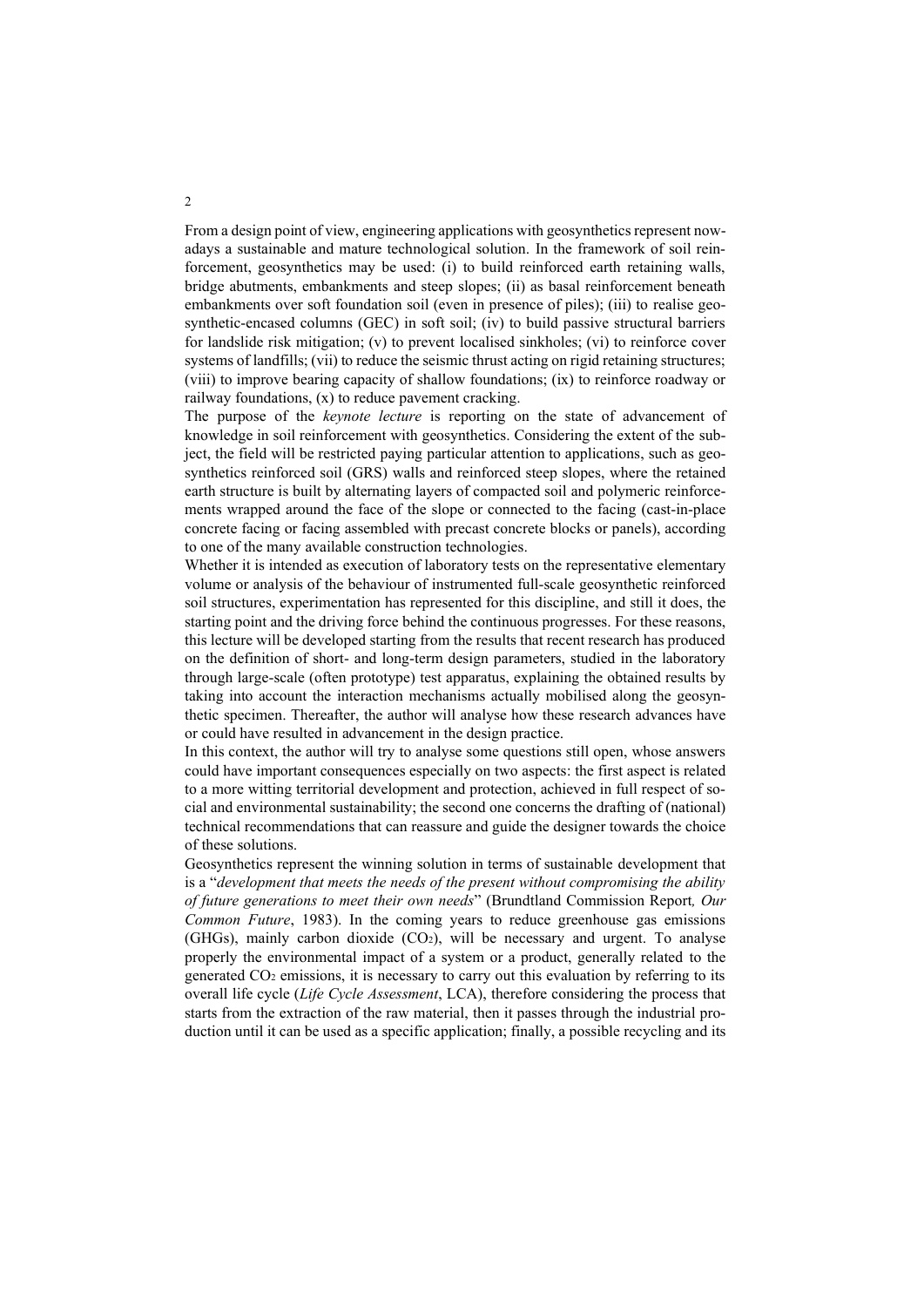waste final disposal have to be taken into account. Recently, several LCA analyses carried out on different geosynthetics applications have shown that the geosynthetics represent technological solutions that dramatically reduce the emissions of produced GHGs, compared to the traditional geotechnical structures.

Moreover, geosynthetics can intervene on adaptation to climate change in progress. Adaptation means anticipating the adverse effects of climate change and taking appropriate actions to prevent or minimise the damage they can cause. It has been shown that a wellplanned, early adaptation action saves money and lives later. Geosynthetics use (i.e. passive structural barriers for landslide risk mitigation; embankments for flood protection, for the construction of dams and levees; solutions for erosion risk prevention; earth structures for re-profiling a slope; etc.) makes an important contribution in increasing the community resilience of infrastructural and geotechnical structures against, for example, earthquakes, floods, landslides and drought.

The construction methods of GRS structures allow a substantial decrease in construction time thanks to their ease of execution in comparison to traditional techniques (lower costs for skilled workers as well as the hire of vehicles and equipment). Specifically, the economic saving obtained in the short term by using geo-reinforcements in a retaining wall, compared to the more conventional reinforced concrete technologies, varies between 25% and 50%. Geosynthetics solutions ensure considerable saving even during the service life (in the long term), measurable both in the lower maintenance required and in the best performances offered, especially during seismic events. After seismic events of high magnitude, GRS walls showed a better behaviour compared to traditional walls: these evidences have been confirmed and well documented.

With regard to the design of earth structures reinforced with geosynthetics, a detailed knowledge of the mechanical, chemical and physical characteristics of these materials, as well as their durability, is very important as they influence the behaviour of these structures over time. The synthetic polymers generally used for geosynthetics production to be used in reinforced earth structures are mainly polypropylene (PP), high-density polyethylene (HDPE), polyamide (PA) and polyester (PET). For special applications, polyvinyl alcohol (PVA), aramid fibres (PAr) are usually used.

The design of GRS retaining walls or steep slopes must be performed so that it ensures adequate safety margins (in accordance with regulations or guidelines in force) against the possible ultimate and serviceability limit states for the structure and ground-structure. The possible limit states to be taken into account for reinforced soil structures are: - the local external instability limit states (load-bearing capacity of the subsoil of the structure and slip resistance of the structure at its base);

- the general external instability limit state (by large slip along a failure line outside the rein-forced mass);

- the internal instability limit states of the mass (by failure of the reinforcements, either due to insufficient structural tensile strength or due to insufficient interaction resistance between soil and the reinforcements, and by failure of the facing, either due to insufficient strength of the facing or due to insufficient strength of the reinforcement connectors);

- the compound instability limit state (by a large slip mechanism along a failure line that intercepts reinforcing layers).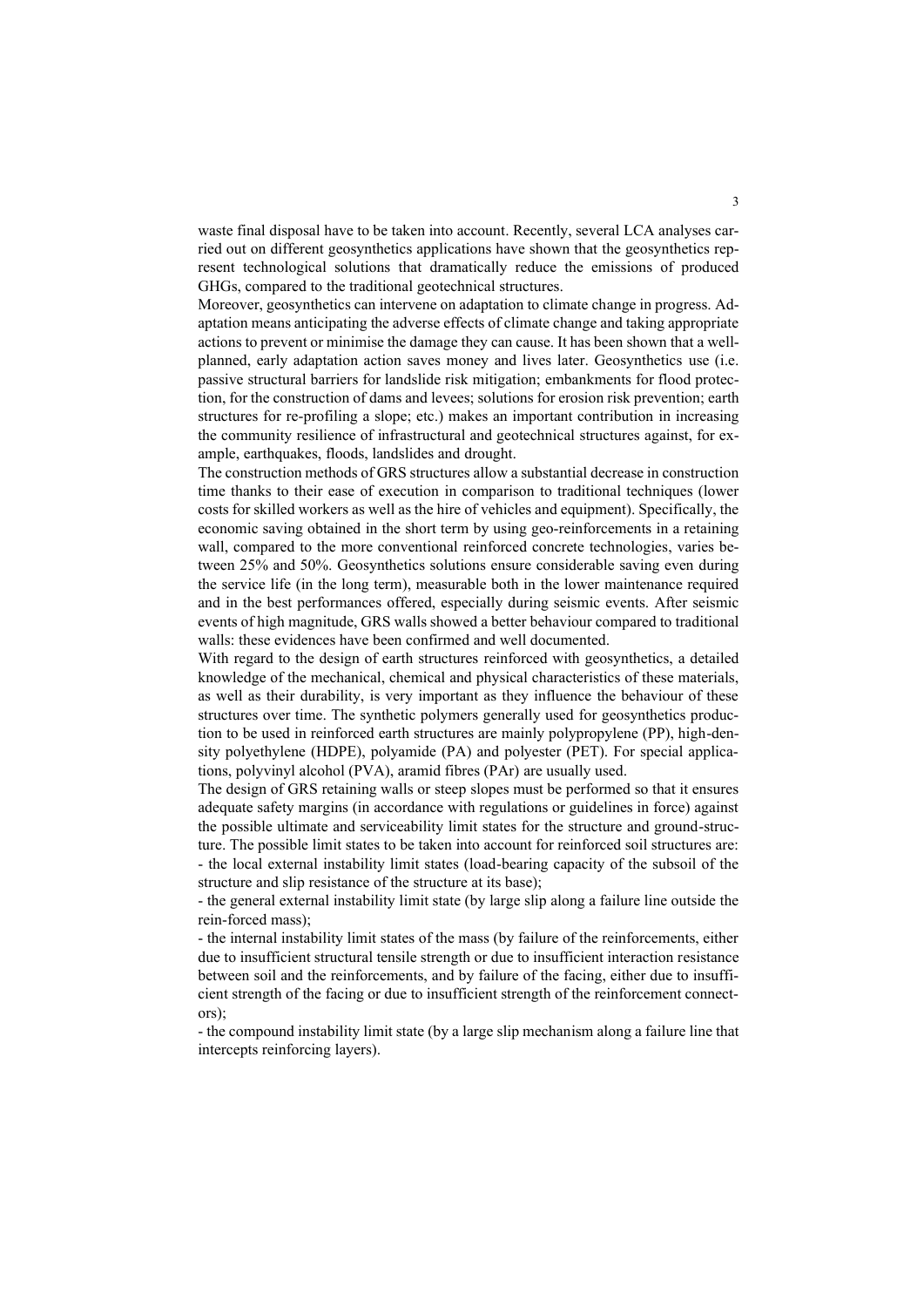Failure mechanisms referring to the external instability can be analysed with the usually approaches adopted for traditional retaining walls.

The analysis of possible internal instability mechanisms allows determining the tensile strength and stiffness of reinforcements, their spacing and anchor length, and the structural characteristics of facing and connectors.

Serviceability limit states, which occur when the in-service deformation exceed prescribed limits, can be referred to external (foundation settlements) or internal factors (reinforced mass deformations due to creep strain of polymeric reinforcements, creep of fine grained soil fill, presence of a layer of wet fill, compression of fill; polymer degradation).

The advances in soil reinforcement with geosynthetics over years basically can be related to the advancement in knowledge about the short- and long-term mechanical behaviour of the materials used for the construction of reinforced earth structures (polymeric materials, soil, facing connection system) and about the complex soilgeosynthetic interaction mechanisms (related to the different ultimate limit states).

Geosynthetics have to be endowed with suitable mechanical characteristics of long-term tensile strength and stiffness (referred to the service life, taking into account a possible reduction in resistance as a result of mechanical and chemical attacks and tensile creep effects) as well as geometrical characteristics, shape and structure (that maximise the equivalent shear stresses mobilised by means of interaction mechanisms at the soil-reinforcement interface) in order to perform the function of reinforcement in the best way possible.

Soil-geosynthetic interaction depends on: (i) soil geotechnical characteristics, (ii) reinforcement stiffness, geometry and structure, (iii) active length and (iv) vertical effective stress. The *lecture* will analyse a model of soil-geosynthetic interface under pullout condition, capable of defining the contribution of the complex elementary interaction mechanisms mobilised along extensible reinforcements with an open mesh grid structure, embedded in compacted granular soils. The definition of similar models is very important both to improve the design and to optimise the industrial production of the geomaterials in terms of geometry, shape and stiffness, depending on the different applications for which they are designed.

The long-term tensile strength is determined reducing the characteristic tensile strength of the geosynthetic obtained with wide-width tensile tests (UNI EN ISO 10319) by means of reduction factors taking into account the damage due to mechanical attacks during construction, the tensile creep, the degradation for weathering and for chemical attacks due to the environment. Depending on which standards are considered for the design, other reduction factors taking into account the production variability of the material, the junction strength, and the type of applied load can be used.

It has been more than 40 years since geosynthetics have begun to be used in the engineering design practice, and several researches and case histories are available in the literature, leading us in opening and facing some design questions that have not been fully solved yet. The answers to those questions, once clarified and recognised by the international standards, could lead to an optimization of the design for these structures.

4